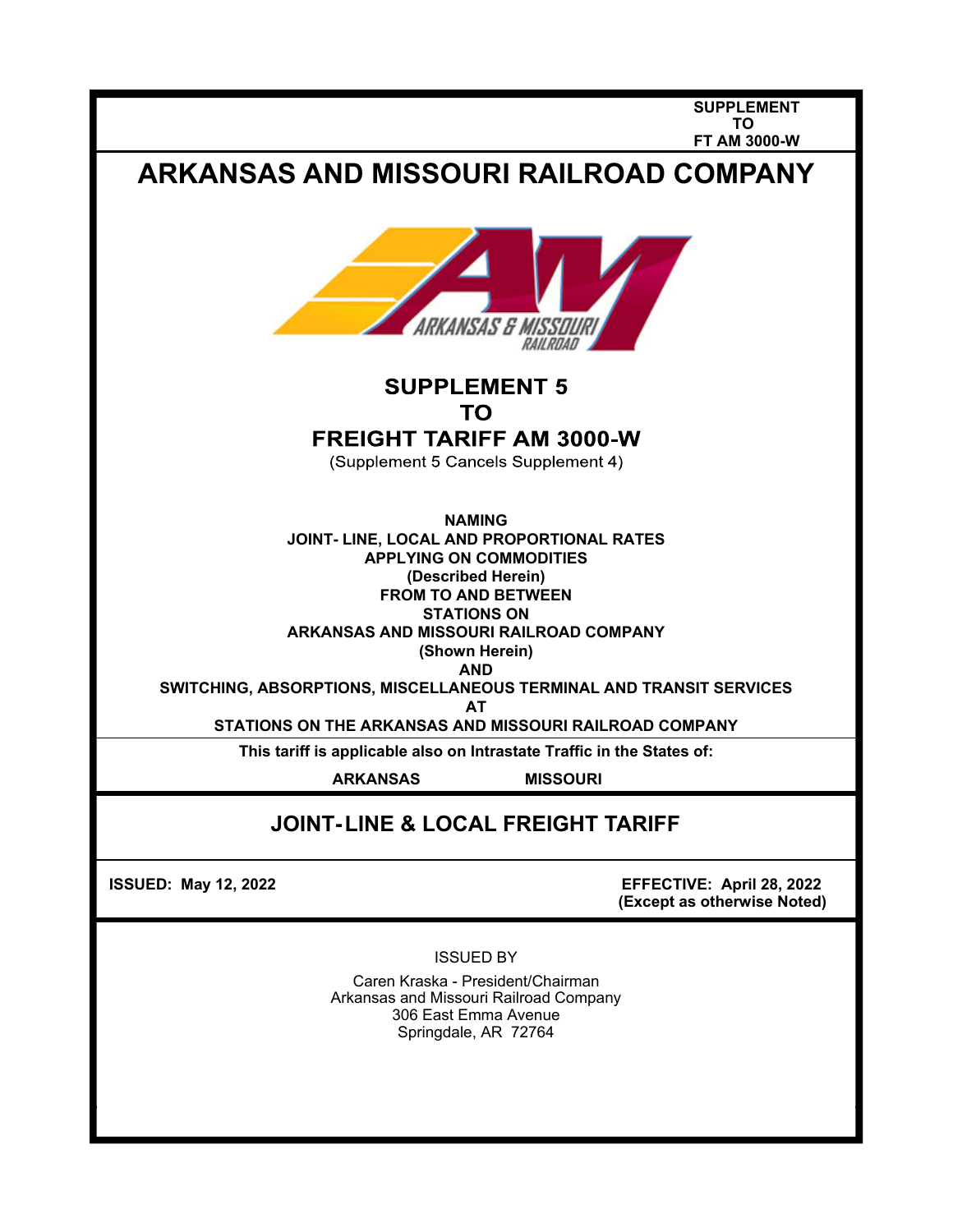# **SUPPLEMENT 5**

| <b>TABLE OF CONTENTS</b>                                                                                            |             |  |  |  |
|---------------------------------------------------------------------------------------------------------------------|-------------|--|--|--|
| <b>DESCRIPTION</b>                                                                                                  | <b>ITEM</b> |  |  |  |
| <b>RULES AND REGULATIONS - GENERAL</b>                                                                              |             |  |  |  |
| Reference to Tariffs, Items, Notes, Rules, etc                                                                      | 5           |  |  |  |
|                                                                                                                     | 10          |  |  |  |
| Method of Canceling Items                                                                                           | 15          |  |  |  |
| <b>RULES AND REGULATIONS - UNLIMITED</b>                                                                            |             |  |  |  |
| Capacities and Dimensions of Cars                                                                                   | 40          |  |  |  |
| Description of Governing Classification and Rules                                                                   | 25          |  |  |  |
| Explosives, Dangerous Articles                                                                                      | 35          |  |  |  |
|                                                                                                                     | 65          |  |  |  |
| Method of Submission: Forwarding Instructions<br><b>Empty Releases</b><br><b>Requests for Additional</b><br>Service | 80          |  |  |  |
| Non-Alternation of Rates                                                                                            | 55          |  |  |  |
| Normal Hours of Operation                                                                                           | 60          |  |  |  |
|                                                                                                                     | 70          |  |  |  |
|                                                                                                                     | 75          |  |  |  |
| Station Lists and Conditions                                                                                        | 30          |  |  |  |
| Terminal or Transit Privileges or Services                                                                          | 45          |  |  |  |
| Transfer between Connecting Carriers                                                                                | 50          |  |  |  |
| <b>SECTION 1 - MISCELLANEOUS RULES AND</b><br><b>CHARGES</b>                                                        |             |  |  |  |
|                                                                                                                     | 177         |  |  |  |
| Cars Furnished and Released Empty                                                                                   | 137         |  |  |  |
| Cars Released and Subsequently Returned to                                                                          | 157         |  |  |  |
| Cars Released Prior to Unloading                                                                                    | 135         |  |  |  |
| Cars Returned to this Railroad by Connecting<br>Carrier Due to Customer Error                                       | 127         |  |  |  |
| Charge for Heavy Duty Flat Cars                                                                                     | 185         |  |  |  |
| Charge for Return of Overloaded Railcars<br>Containing Coal (STCC 11) to Ft. Smith, AR                              | 195         |  |  |  |
| Charges for Weighing or Reweighing Carload                                                                          | 187         |  |  |  |
| Claims, Loss or Damage                                                                                              | 110         |  |  |  |
| (Continued in next column)                                                                                          |             |  |  |  |

| <b>TABLE OF CONTENTS (Cont'd)</b>                                                       |                |  |  |  |
|-----------------------------------------------------------------------------------------|----------------|--|--|--|
| <b>DESCRIPTION</b>                                                                      | <b>ITEM</b>    |  |  |  |
| <b>SECTION 1 - MISCELLANEOUS RULES AND</b><br><b>CHARGES (Cont'd)</b>                   |                |  |  |  |
| Congestion Resulting from Rail Customer may                                             | 180            |  |  |  |
| Demurrage and Storage Rules and Charges                                                 | 120            |  |  |  |
| Dimensional Shipments and Shipments<br>exceeding Maximum Gross Weight on Rail           | 108            |  |  |  |
| Diversion or Reconsignment                                                              | 197            |  |  |  |
|                                                                                         | 125            |  |  |  |
|                                                                                         | 116            |  |  |  |
|                                                                                         | 118            |  |  |  |
|                                                                                         | 106            |  |  |  |
|                                                                                         | 175            |  |  |  |
| Improper Cars Furnished for Loading by                                                  | 140            |  |  |  |
|                                                                                         | 147            |  |  |  |
| Liability and Indemnification                                                           | 100            |  |  |  |
| Loaded Cars Released by Customer without<br>Proper Billing or Disposition or Forwarding | 145            |  |  |  |
| Opening and Closing Doors                                                               | 130            |  |  |  |
|                                                                                         | 114            |  |  |  |
|                                                                                         | 104            |  |  |  |
| Placement of Inbound Carload Shipments at<br>Fayetteville, AR and Springdale, AR        | 170            |  |  |  |
| Placement of Inbound Carload Shipments at                                               | 155            |  |  |  |
| Repositioning Cars of One Customer in Order to<br>Serve Another Customer                | 167            |  |  |  |
| Repositioning Cars to Effect Customer Request                                           | 165            |  |  |  |
| Re-Spotting (Set-Back) Charge                                                           | 160            |  |  |  |
|                                                                                         | 190            |  |  |  |
|                                                                                         | 150            |  |  |  |
| Stopping-In-Transit to Complete Loading or to                                           | 192            |  |  |  |
| <b>SECTION 2 - PART A - LOCAL RATES</b>                                                 | 200            |  |  |  |
| <b>SECTION 2 - PART B - LOCAL / RULE 11 RATES</b>                                       | 215 -<br>288   |  |  |  |
| <b>SECTION 3 - JOINT LINE RATES</b>                                                     | $300 -$<br>355 |  |  |  |

For explanation of terms, abbreviations and reference marks, see last page of original tariff.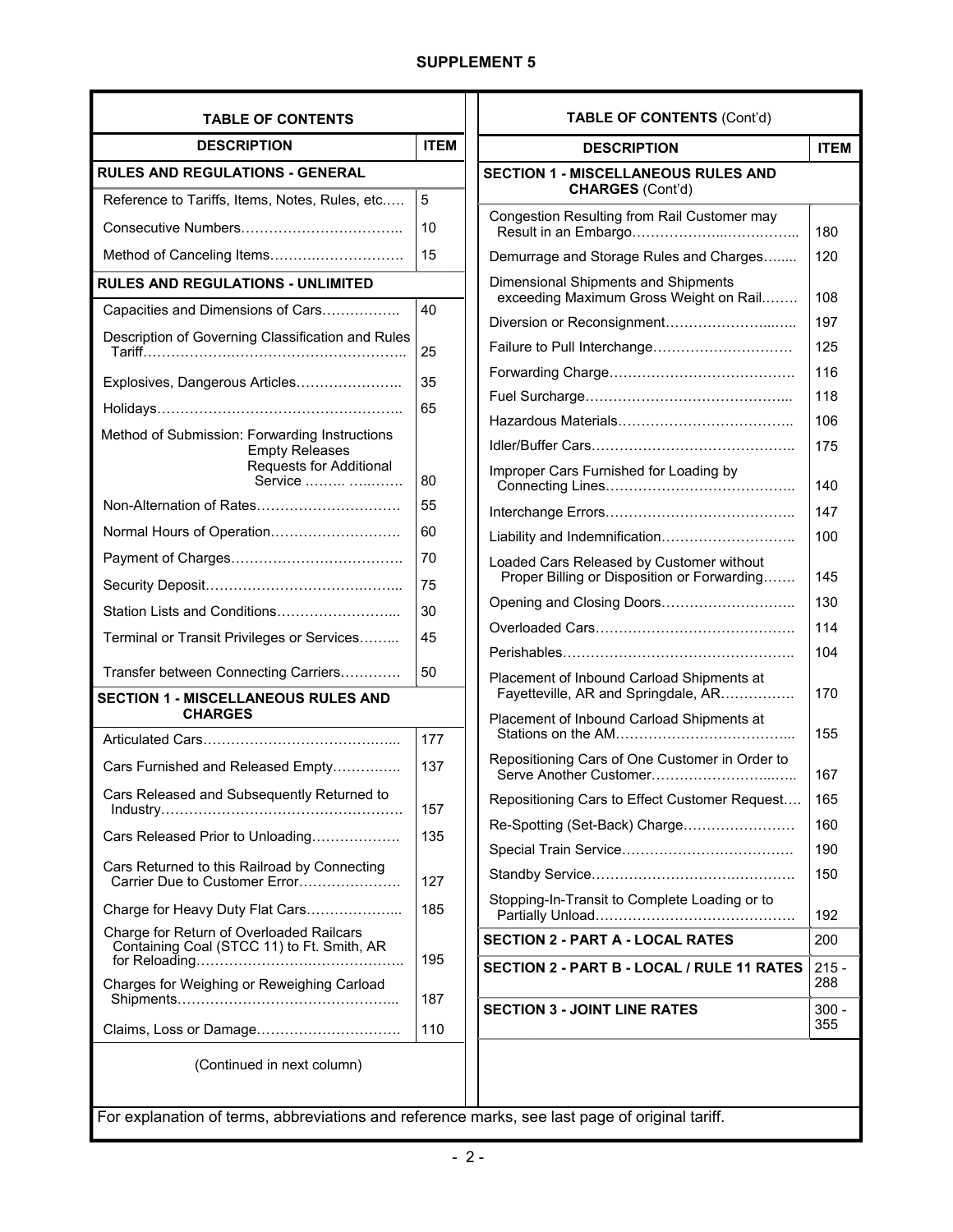### **RULES AND OTHER GOVERNING ROVISIONS RULES AND REGULATIONS - UNLIMITED**

## **ITEM 80**

#### **METHOD OF SUBMISSION - FORWARDING INSTRUCTIONS, EMPTY RELEASES AND REQUEST FOR ADDITIONAL SERVICES**

## **CAR FORWARDING INSTRUCTIONS**

Forwarding instructions, when A&M is the first line haul railroad in the route, must be submitted to A&M using Shipper Connect, Bill of Lading EDI from a connected thirdparty system or via EDI through Railinc and will be implemented at no charge.

Forwarding instructions, when the A&M is an origin switch carrier, will be provided electronically by the first line haul railroad in the route. Customer will submit forwarding instructions to the first line haul railroad in the route and will be implemented at no charge.

# **EMPTY CAR RELEASE INSTRUCTIONS**

Reverse route empty release must be submitted to A&M using Shipper Connect and will be applied when released empty from the customer facility and will be implemented at no charge.

# **CAR REJECTION INSTRUCTIONS**

Request to reject railcars must be submitted within 72 hours after placement at customer. Submit car rejection requests via My Rail Connect. A&M will accept request to reject cars via My Rail Connect™ at no charge. After submitting rejection requests via My Rail Connect, please follow up with Customer Service Center.

## **REQUESTS FOR ADDITIONAL SERVICES**

Additional services are defined as:

Intra-Plant Switch requests, Weighing requests, Spot request, Placement of railcars Turning of cars.

A&M will accept requests for additional services via My Rail Connect at no charge.

(Continued in next column)

### **RULES AND OTHER GOVERNING PROVISIONS RULES AND REGULATIONS - UNLIMITED**

**ITEM 80** (Cont'd)

### **METHOD OF SUBMISSION - FORWARDING INSTRUCTIONS, EMPTY RELEASES AND REQUEST FOR ADDITIONAL SERVICES**

### **REQUESTS NOT MADE THROUGH SHIPPER CONNECT OR MY RAIL CONNECT**

The A&M will accept forwarding, release, car rejection and requests to perform additional services instructions to its Customer Service team via email( operations@amrailroad.com), subject to a charge of (\$80.00) per single railcar waybill or multi-car waybill. The creation or editing shipping patterns will be subject to the same charge per pattern requested. This charge will be assessed to the on-line customer of record with the A&M.

The A&M reserves the right to reject as an unreasonable request for service, any emailed forwarding, release, car rejection and requests to perform additional services instructions that are illegible due to poor transmission quality, poor or illegible handwriting, incomplete or otherwise unable to complete the request. The A&M will not accept delivery of forwarding instructions by U.S. Mail, express service, personal delivery, phone, or otherwise. Charges for emailed forwarding instructions do not apply to hazardous waste, United States Government shipments, or voids and corrections.

When electronic or mechanical devices are used to furnish forwarding instructions, empty release instructions or requests for additional services to the AM, the recorded date and time that the instructions are received by the A&M will govern.

For explanation of terms, abbreviations and reference marks, see last page of original tariff.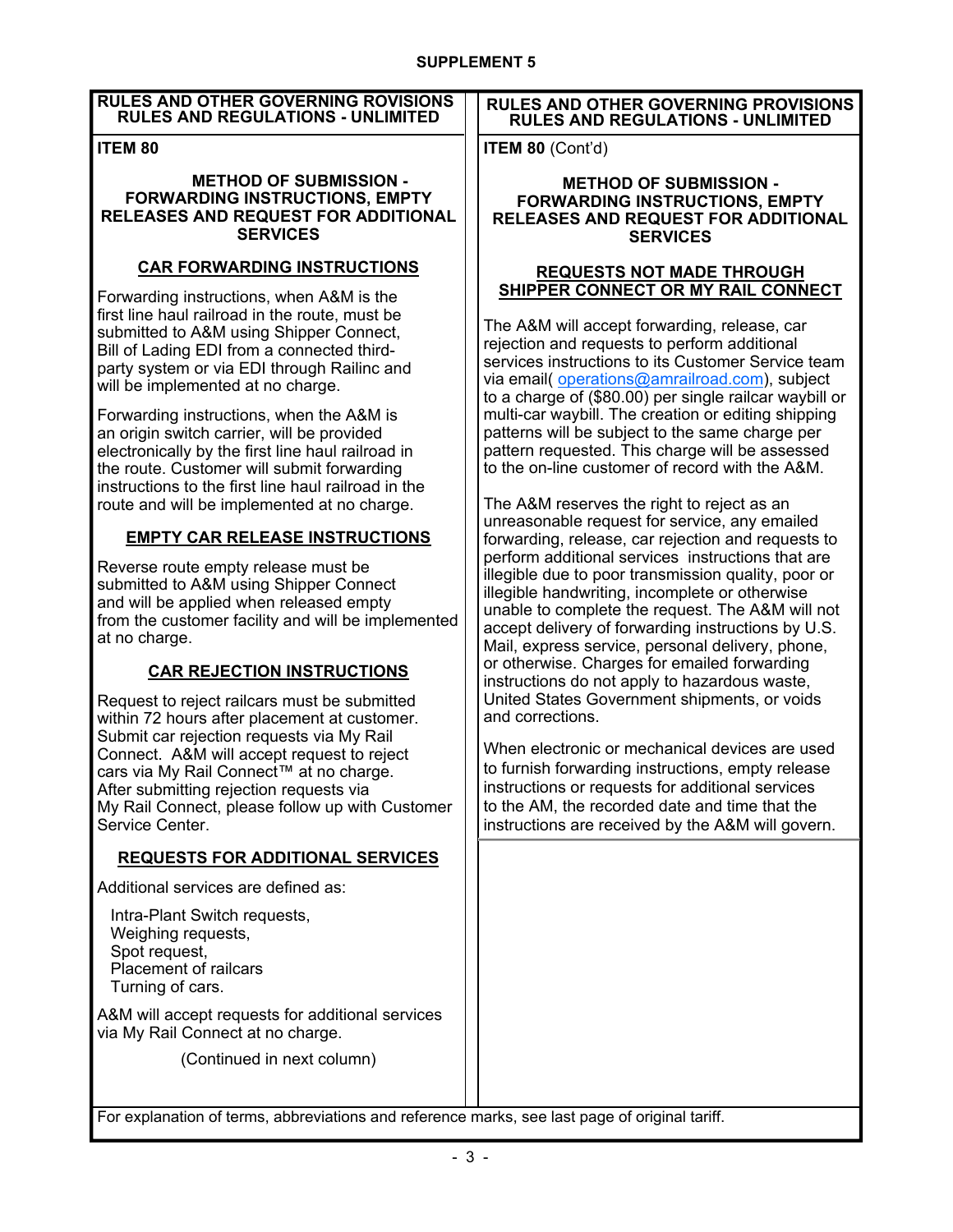| <b>SECTION 2</b>                                                                                                                                                                                                                                                                                                                                                                                                   |                                 | <b>SECTION 2</b>                                                                                                                                                                                                                                                                                                                                                                                                                                                                                  |                                                                                                                                         |  |                 |                  |
|--------------------------------------------------------------------------------------------------------------------------------------------------------------------------------------------------------------------------------------------------------------------------------------------------------------------------------------------------------------------------------------------------------------------|---------------------------------|---------------------------------------------------------------------------------------------------------------------------------------------------------------------------------------------------------------------------------------------------------------------------------------------------------------------------------------------------------------------------------------------------------------------------------------------------------------------------------------------------|-----------------------------------------------------------------------------------------------------------------------------------------|--|-----------------|------------------|
| <b>PART B</b>                                                                                                                                                                                                                                                                                                                                                                                                      |                                 | <b>PART B</b>                                                                                                                                                                                                                                                                                                                                                                                                                                                                                     |                                                                                                                                         |  |                 |                  |
| <b>LOCAL / PROPORTIONAL/ RULE 11 RATES</b><br>(Rates in dollars and cents per car, except as noted)                                                                                                                                                                                                                                                                                                                |                                 | <b>LOCAL / PROPORTIONAL/ RULE 11 RATES</b><br>(Rates in dollars and cents per car, except as noted)                                                                                                                                                                                                                                                                                                                                                                                               |                                                                                                                                         |  |                 |                  |
| <b>ITEM 227</b>                                                                                                                                                                                                                                                                                                                                                                                                    |                                 | <b>ITEM 232-A</b>                                                                                                                                                                                                                                                                                                                                                                                                                                                                                 |                                                                                                                                         |  |                 |                  |
| <b>RETURN MOVEMENT</b><br><b>COMMODITY: Plat-forms (Pallets) or Skids,</b><br>Warehouse or Shipping, Wooden,<br>Used, Revenue Movement, Returned<br>empty (STCC 42 312 25)<br>Bracing, Bulkheads or Dunnage,<br>Freight Loading, Fibreboard, consisting<br>of Fibreboard Facings with Core of<br>Fibreboard or Expanded Honeycomb<br>Fibreboard, with or without Wooden<br>Components, in Panels, (STCC 26 497 48) |                                 | <b>COMMODITY: (A) - Beet Pulp Pellets (STCC 20 619 35)</b><br>Corn Flour (STCC 20 413 20)<br>Corn, Cracked (STCC 20 419 79)<br>Corn Gluten Feed (STCC 20 467 40)<br>Canola Meal (STCC 20 939 10)<br>Distillers Mash Spent (STCC 20 859<br>Pearled Barley (STCC 20 419 18)<br>Spent grains, Dried (STCC 20 823)<br>Starch, Corn (STCC 20 462 10)<br>Starch, other than Corn (STCC 20466 20)<br>Wheat Macaroni STCC 20 981<br>Wheat Middlings (STCC 20 412 08)<br>(B) - Chick Peas (STCC 01 342 90) |                                                                                                                                         |  |                 |                  |
|                                                                                                                                                                                                                                                                                                                                                                                                                    | TO:<br>(See Notes<br>1 and $2)$ | RATE:                                                                                                                                                                                                                                                                                                                                                                                                                                                                                             | Corn (STCC 01 132)<br>Flax Seed (STCC 01 142 10)<br>Oats (STCC 01 133 10)<br>Oats, Feed (STCC 01 133 30)<br>Peas, Canadian Field, dried |  |                 |                  |
| Monett, MO                                                                                                                                                                                                                                                                                                                                                                                                         | Ft Smith, AR                    | \$750.00                                                                                                                                                                                                                                                                                                                                                                                                                                                                                          |                                                                                                                                         |  |                 |                  |
| Note 1 - Applicable on traffic when "for beyond" via<br>BNSF, subject to AAR Accounting Rule 11.<br>Note 2 - Switching charges will not be absorbed.                                                                                                                                                                                                                                                               |                                 |                                                                                                                                                                                                                                                                                                                                                                                                                                                                                                   | (STCC 01 342 15)<br>Rice (STCC 01 134 10)<br>Soybeans (STCC 01 144)<br>Split Green Beans (STCC 01 341 90)<br>Wheat (STCC 01 137)        |  |                 |                  |
| ROUTE: AM direct.                                                                                                                                                                                                                                                                                                                                                                                                  |                                 |                                                                                                                                                                                                                                                                                                                                                                                                                                                                                                   | <b>FROM</b>                                                                                                                             |  | TO              | RATE:            |
|                                                                                                                                                                                                                                                                                                                                                                                                                    |                                 |                                                                                                                                                                                                                                                                                                                                                                                                                                                                                                   | Fort Smith, AR<br>(See Note 1)                                                                                                          |  | Butterfield, MO | $(A) - $1170.00$ |
|                                                                                                                                                                                                                                                                                                                                                                                                                    |                                 |                                                                                                                                                                                                                                                                                                                                                                                                                                                                                                   | Van Buren, AR<br>(See Note 2)                                                                                                           |  | (See Note 3)    | $(B) - $1060.00$ |
|                                                                                                                                                                                                                                                                                                                                                                                                                    |                                 |                                                                                                                                                                                                                                                                                                                                                                                                                                                                                                   | Fort Smith, AR<br>(See Note 1)                                                                                                          |  | Purdy, MO       | $(A) - $1170.00$ |
|                                                                                                                                                                                                                                                                                                                                                                                                                    |                                 |                                                                                                                                                                                                                                                                                                                                                                                                                                                                                                   | Van Buren, AR<br>(See Note 2)                                                                                                           |  | (See Note 3)    | $(B) - $1060.00$ |
|                                                                                                                                                                                                                                                                                                                                                                                                                    |                                 |                                                                                                                                                                                                                                                                                                                                                                                                                                                                                                   | Note 1 - Applicable on traffic when "from beyond"<br>via KCS, subject to AAR Accounting Rule 11.                                        |  |                 |                  |
|                                                                                                                                                                                                                                                                                                                                                                                                                    |                                 |                                                                                                                                                                                                                                                                                                                                                                                                                                                                                                   | Note 2 - Applicable on traffic when "from beyond"<br>via UP, subject to AAR Accounting Rule 11.                                         |  |                 |                  |
|                                                                                                                                                                                                                                                                                                                                                                                                                    |                                 |                                                                                                                                                                                                                                                                                                                                                                                                                                                                                                   | Note 3 - Applicable when there is a subsequent movement<br>beyond                                                                       |  |                 |                  |
|                                                                                                                                                                                                                                                                                                                                                                                                                    |                                 |                                                                                                                                                                                                                                                                                                                                                                                                                                                                                                   | ROUTE: AM direct.                                                                                                                       |  |                 |                  |
|                                                                                                                                                                                                                                                                                                                                                                                                                    |                                 | For explanation of terms, abbreviations and reference marks, see last page of original tariff.                                                                                                                                                                                                                                                                                                                                                                                                    |                                                                                                                                         |  |                 |                  |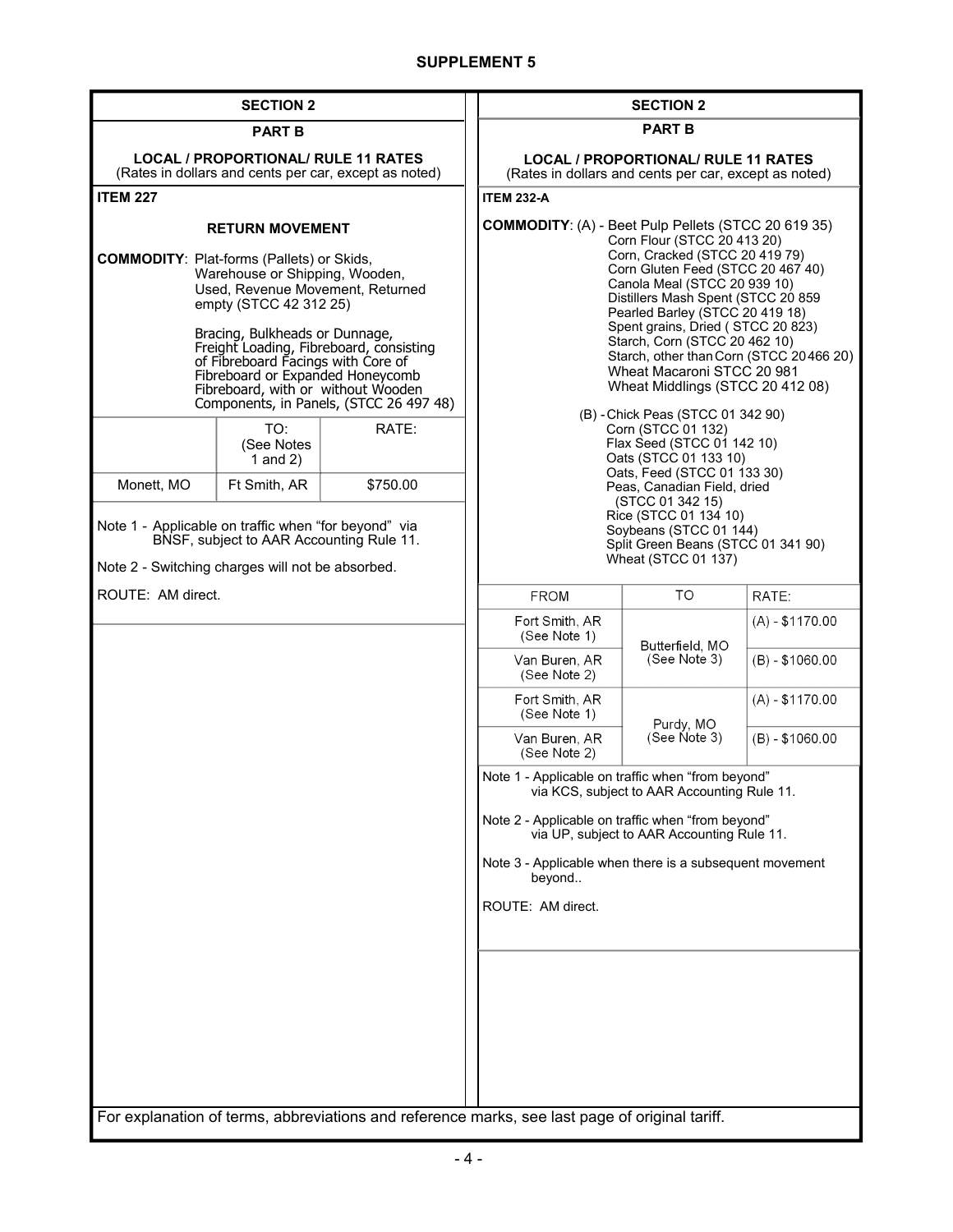| <b>SECTION 2</b>                                                                                                                                                                                                                                                                                           |                                                                                                                                                  | <b>SECTION 2</b>                                                                                                                                                                                                                                                                                                                |                                                                                                |                                                       |                                    |  |
|------------------------------------------------------------------------------------------------------------------------------------------------------------------------------------------------------------------------------------------------------------------------------------------------------------|--------------------------------------------------------------------------------------------------------------------------------------------------|---------------------------------------------------------------------------------------------------------------------------------------------------------------------------------------------------------------------------------------------------------------------------------------------------------------------------------|------------------------------------------------------------------------------------------------|-------------------------------------------------------|------------------------------------|--|
| <b>PART B</b><br><b>LOCAL / PROPORTIONAL/ RULE 11 RATES</b><br>(Rates in dollars and cents per car, except as noted)                                                                                                                                                                                       |                                                                                                                                                  | <b>PART B</b><br><b>LOCAL / PROPORTIONAL/ RULE 11 RATES</b><br>(Rates in dollars and cents per car, except as noted)                                                                                                                                                                                                            |                                                                                                |                                                       |                                    |  |
| ITEM 235                                                                                                                                                                                                                                                                                                   |                                                                                                                                                  |                                                                                                                                                                                                                                                                                                                                 | <b>ITEM 286-A</b>                                                                              |                                                       |                                    |  |
| [C]<br>COMMODITY: Corn, Cracked (STCC 20 419 79)                                                                                                                                                                                                                                                           |                                                                                                                                                  | COMMODITY: Soybean Meal (STCC 20 923 14)                                                                                                                                                                                                                                                                                        |                                                                                                |                                                       |                                    |  |
| Corn Germ or Oil (STCC 20 467 15)<br>Distillers Mash, Spent (20 859 40)<br>Gluten Feed (STCC 20 421 75)<br>Gluten Meal (STCC 20 419 28)<br>Soybeans, Cake, Meal (20 923 14)<br>Soybean Hulls, Pelletized (20 923 17)<br>Wheat Grain Meal Feed (STCC 20 412 90)<br>Wheat Middlings or Shorts (STCC 20 412)  |                                                                                                                                                  | <b>BETWEEN:</b>                                                                                                                                                                                                                                                                                                                 | AND:<br>(See Note 3)                                                                           | <b>RATES</b>                                          |                                    |  |
|                                                                                                                                                                                                                                                                                                            |                                                                                                                                                  | Fort Smith, AR<br>(See Note 1 & 4)                                                                                                                                                                                                                                                                                              | Butterfield, MO                                                                                | [E-1] \$1025.00<br>[E-3]\$1105.00                     |                                    |  |
|                                                                                                                                                                                                                                                                                                            |                                                                                                                                                  |                                                                                                                                                                                                                                                                                                                                 | Purdy, MO                                                                                      | [E-1] \$1025.00<br>[E-3] \$1105.00                    |                                    |  |
| <b>FROM</b>                                                                                                                                                                                                                                                                                                | <b>TO</b>                                                                                                                                        | RATE:                                                                                                                                                                                                                                                                                                                           |                                                                                                | Springdale, AR                                        | [E-1] \$920.00<br>[E-3] \$1000.00  |  |
| Monett, MO<br>(See Note)                                                                                                                                                                                                                                                                                   | Van Buren, AR                                                                                                                                    | \$1250.00                                                                                                                                                                                                                                                                                                                       | Van Buren, AR<br>(See Note 2)                                                                  | Butterfield, MO                                       | [E-1] \$1025.00<br>[E-3] \$1105.00 |  |
| Note - Applicable on traffic when "from beyond"                                                                                                                                                                                                                                                            |                                                                                                                                                  |                                                                                                                                                                                                                                                                                                                                 | Purdy, MO                                                                                      | [E-1] \$1025.00<br>[E-3] \$1105.00                    |                                    |  |
| ROUTE: AM direct.                                                                                                                                                                                                                                                                                          | via BNSF, subject to AAR Accounting Rule 11.                                                                                                     |                                                                                                                                                                                                                                                                                                                                 |                                                                                                | Springdale, AR                                        | [E-1] \$920.00<br>[E-3] \$1000.00  |  |
| COMMODITY: Flour 20411 Wheat Flour Exc. Blended or<br>Prepared See 20451- 20452 20413<br>Corn Meal or Flour Exc. Animal<br>or Poultry Feed See 20421-2042<br>20414 Rye Flour or Meal<br>20416 Oat Meal or Flour<br>20419 Flour or Other Grain Mill Products, nec,<br>20461 Corn Starch<br>20462 Corn Syrup |                                                                                                                                                  | beyond" via KCS, subject to AAR Accounting<br><b>Rule 11.</b><br>Note 2 - Applicable on traffic when "from beyond" or "for<br>beyond" via UP, subject to AAR Accounting<br><b>Rule 11.</b><br>Note 3 - Applicable when there is a subsequent movement<br>beyond.<br>Note 4 - AM will absorb KCS Switching Charge at Fort Smith, |                                                                                                |                                                       |                                    |  |
| <b>FROM</b><br>(See Note)                                                                                                                                                                                                                                                                                  | TO:                                                                                                                                              | RATE:                                                                                                                                                                                                                                                                                                                           | AR up to \$200.00 per car.                                                                     |                                                       |                                    |  |
| Monett, MO<br>(See Note 1)<br>Fort Smith, AR)<br>(See Note 2)<br>Van Buren, AR)<br>(See Note 3)                                                                                                                                                                                                            | Springdale, AR                                                                                                                                   | \$1410.00<br>[E]<br>[E-2] \$1490.00                                                                                                                                                                                                                                                                                             | ROUTE: AM direct.<br>[E] - Expires May 31, 2022                                                | [E-3] - Effective June 1, 2022 - Expires May 31, 2023 |                                    |  |
| Note 1 - Applicable on traffic when "from beyond"                                                                                                                                                                                                                                                          |                                                                                                                                                  |                                                                                                                                                                                                                                                                                                                                 |                                                                                                |                                                       |                                    |  |
|                                                                                                                                                                                                                                                                                                            | via BNSF, subject to AAR Accounting Rule 11.<br>Note 2 - Applicable on traffic when "from beyond"<br>via KCS, subject to AAR Accounting Rule 11. |                                                                                                                                                                                                                                                                                                                                 |                                                                                                |                                                       |                                    |  |
| Note 3 - Applicable on traffic when "from beyond"<br>via UP, subject to AAR Accounting Rule 11.                                                                                                                                                                                                            |                                                                                                                                                  |                                                                                                                                                                                                                                                                                                                                 |                                                                                                |                                                       |                                    |  |
| ROUTE: AM direct.                                                                                                                                                                                                                                                                                          |                                                                                                                                                  |                                                                                                                                                                                                                                                                                                                                 |                                                                                                |                                                       |                                    |  |
| [E] - Expires May 31, 2022                                                                                                                                                                                                                                                                                 |                                                                                                                                                  |                                                                                                                                                                                                                                                                                                                                 |                                                                                                |                                                       |                                    |  |
| [E-2] - Effective June 1, 2022 - Expires May 31, 2023                                                                                                                                                                                                                                                      |                                                                                                                                                  |                                                                                                                                                                                                                                                                                                                                 |                                                                                                |                                                       |                                    |  |
|                                                                                                                                                                                                                                                                                                            |                                                                                                                                                  |                                                                                                                                                                                                                                                                                                                                 | For explanation of terms, abbreviations and reference marks, see last page of original tariff. |                                                       |                                    |  |